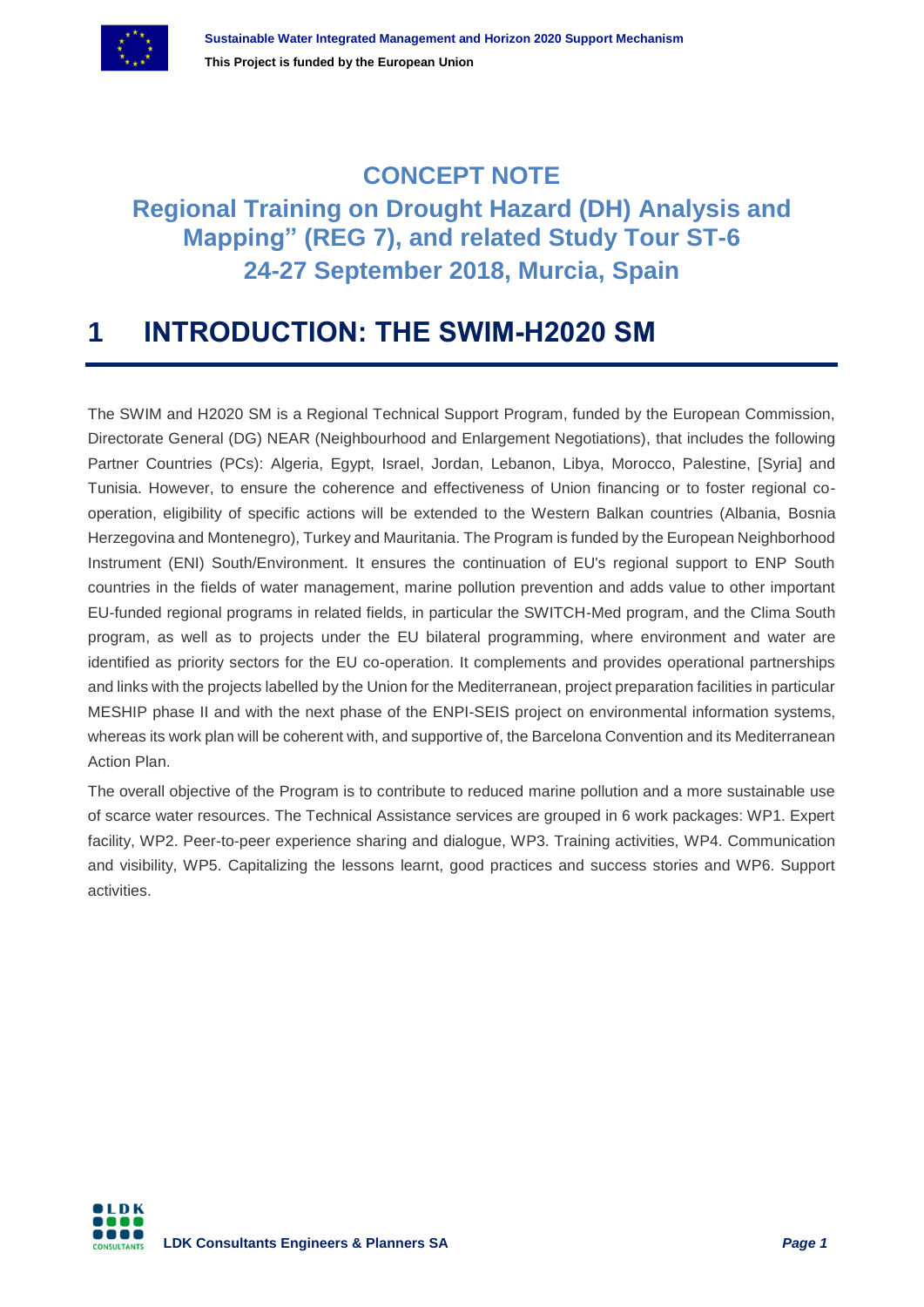

# **2 BACKGROUND: THE NEED TO MAINSTREAM DROUGHT RISK MANAGEMENT**

During 2013, under the framework of the SWIM-SM project, a regional assessment<sup>1</sup> of past drought and flood events in the SWIM Partner Countries (PCs) was undertaken, in order to identify their prevailing characteristics (frequency of occurrence, severity/magnitude, and geographic extent) and potential environmental and socioeconomic impacts. The assessment also involved a detailed analysis of the prevailing drought management practices and response actions implemented in three focus countries (Jordan, Palestine and Tunisia).

The main finding of the regional assessment, in terms of drought risk, indicated an increasing trend in the occurrence of drought episodes in the partner countries covered by the SWIM Project, expected to be exacerbated by climate change. The assessment also highlighted the existing gaps in drought management, and concluded that the need for effective response to drought risk is paramount, and that the introduction and/or promotion of concepts and methodologies for proactive management in the region is necessary for shifting from the customary "crisis management" paradigm to "risk management". A well-established risk management system which entails the identification of vulnerability and risk, and incorporates prevention, mitigation and preparedness measures needs to be developed and maintained by governments and other competent actors of the countries of the region. This in turn requires, inter alia, the adoption of enabling policies, robust legal frameworks and proper institutional arrangements at the national and local levels, implementing awareness campaigns, promoting resilience through knowledge, advocacy, research and training, making information available and to up-to date, etc.

Underpinning the above findings, and following the Fact Finding (FF) missions of SWIM and H2020 SM in 2016, and the communicated priorities by the PCs, drought risk management emerged as one of the priority themes for the region. Country requests (under the "Expert Facility") related to drought risk management (DRM) were translated into Project Identity Form (PIF) and then to Terms of Reference (ToR) already under implementation within the project.

This training workshop which falls under WP3 is part of the SWIM-H2020 work plan in relation to the regional activities; and refers to Activity No. "REG 7" - training on " Drought Hazard (DH) Analysis and Mapping", and related Study Tour ST-6 ". It will also include a Peer-to-Peer (P2P) session related to the P2P activity no. 7 addressing the DRM.

This event will be organized and held in Murcia, Spain between 25 and 28 September 2018.

<sup>&</sup>lt;sup>1</sup> Taha, S., Rabi, A., Touzi, S. 2014. Regional assessment of past drought & flood episodes and their management in selected SWIM-SM PCS (Tunisia, Jordan and Palestine). SWIM-SM Report, WP1, Water Governance and Mainstreaming, Activity 1.3.3.1, February 2014 (*accessed 28.03.2016*)



 $\overline{a}$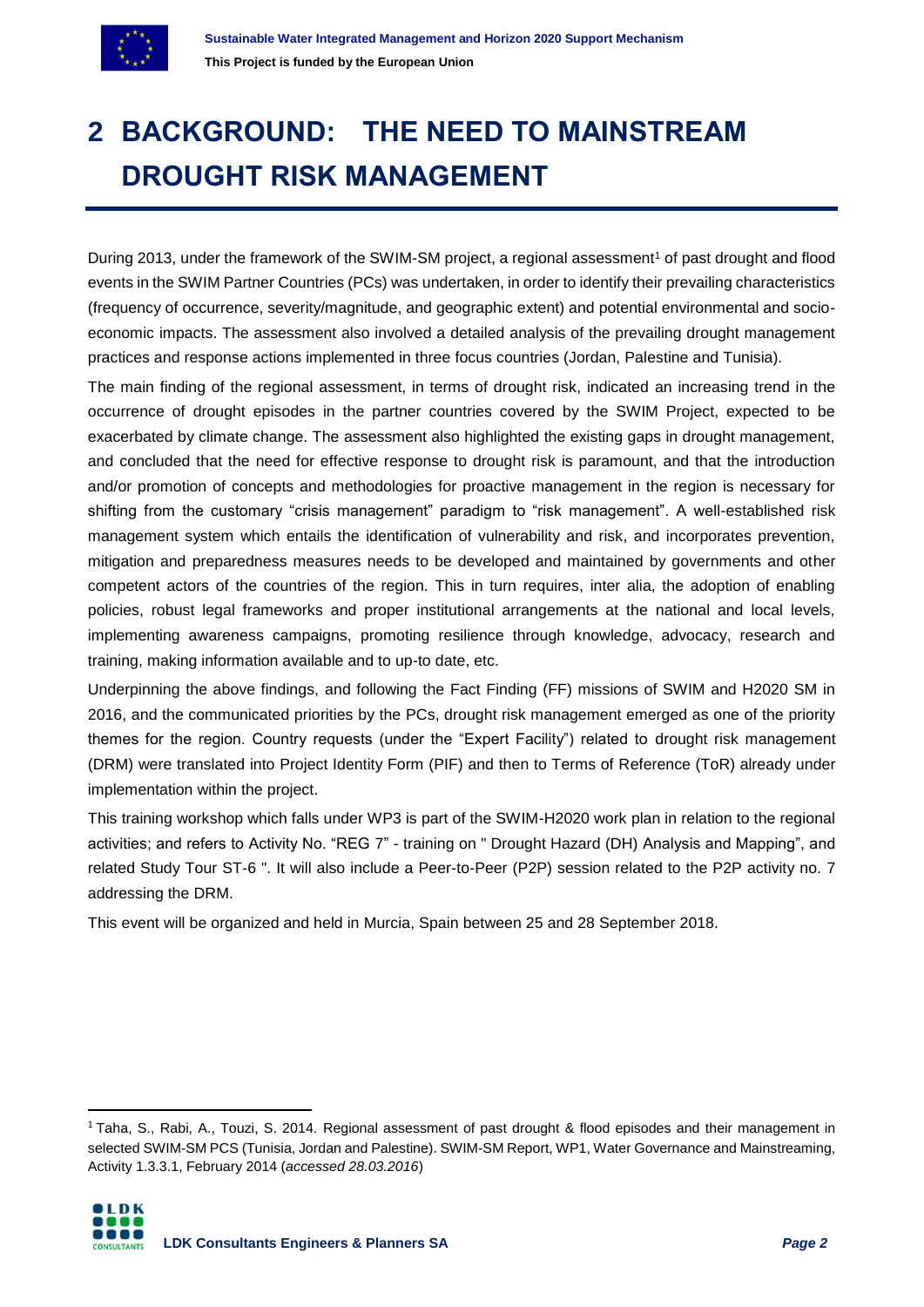

# **3 OBJECTIVES AND EXPECTED RESULTS**

### **3.1** OBJECTIVES

The overall aim of the regional workshop , which builds on the recommendations made by the participants during the first DRM workshop of December 2016, is to bring together the key stakeholders who are involved in different aspects of DRM in the partner countries, introduce them to the concepts of the Drought Hazard Analysis and Mapping and hold a face to face session between the peers involved in the peer-to-peer process for experience sharing on DRM

The objectives and expected outcomes of the onsite regional training are the following:

**Objective:** Training of technical staff on (a) drought characterization using suitable indicators, (b) the development of indicators for declaring the drought alert, (c) the development of drought indices, other than the Standard Precipitation Index (SPI) (for example for hydrological and agriculture droughts), and on (d) mapping of the drought hazard.

**Outcome:** Improved knowledge on the different types of drought indicators, improved technical capacity in the development of the indicators and their analysis to support decision-making, and in the mapping of the drought hazard.

## **3.2** APPROACH TO MEET THE EVENT OBJECTIVES

To achieve the event objectives, a highly dynamic, interactive, facilitated and participatory approach will be adopted, including the following:

- A study tour to accompany the on-site training with visits to public institutions which offer good examples in drought management.
- Key-Note presentations from distinguished researchers that work both in universities and in private design firms with particular reference to the study area.
- Presentation of the case of Spain in Drought Management Planning (with a view to demonstrate the practical use of drought indicators).
- Presentations and discussion on drought issues for groundwater and issues related to drought monitoring in heavily modified aquifers and groundwater protection zones.
- Presentation and discussion of prevailing drought hazard monitoring experiences in the project countries.
- Specific Training Sessions on "Drought Hazard Monitoring and Early Warning Systems" focused on participatory and hands-on exercises with the participants.
- Specific P2P Session on "Drought Hazard Monitoring and Early Warning Systems" focused on the progress so far gained from the P2P sessions (webinar, questions and answers).

The agenda of the training is designed in a way that permits a balance between inputs from the trainers on new themes and methodology as well as space for experiences exchange among participants and active participation in exercises.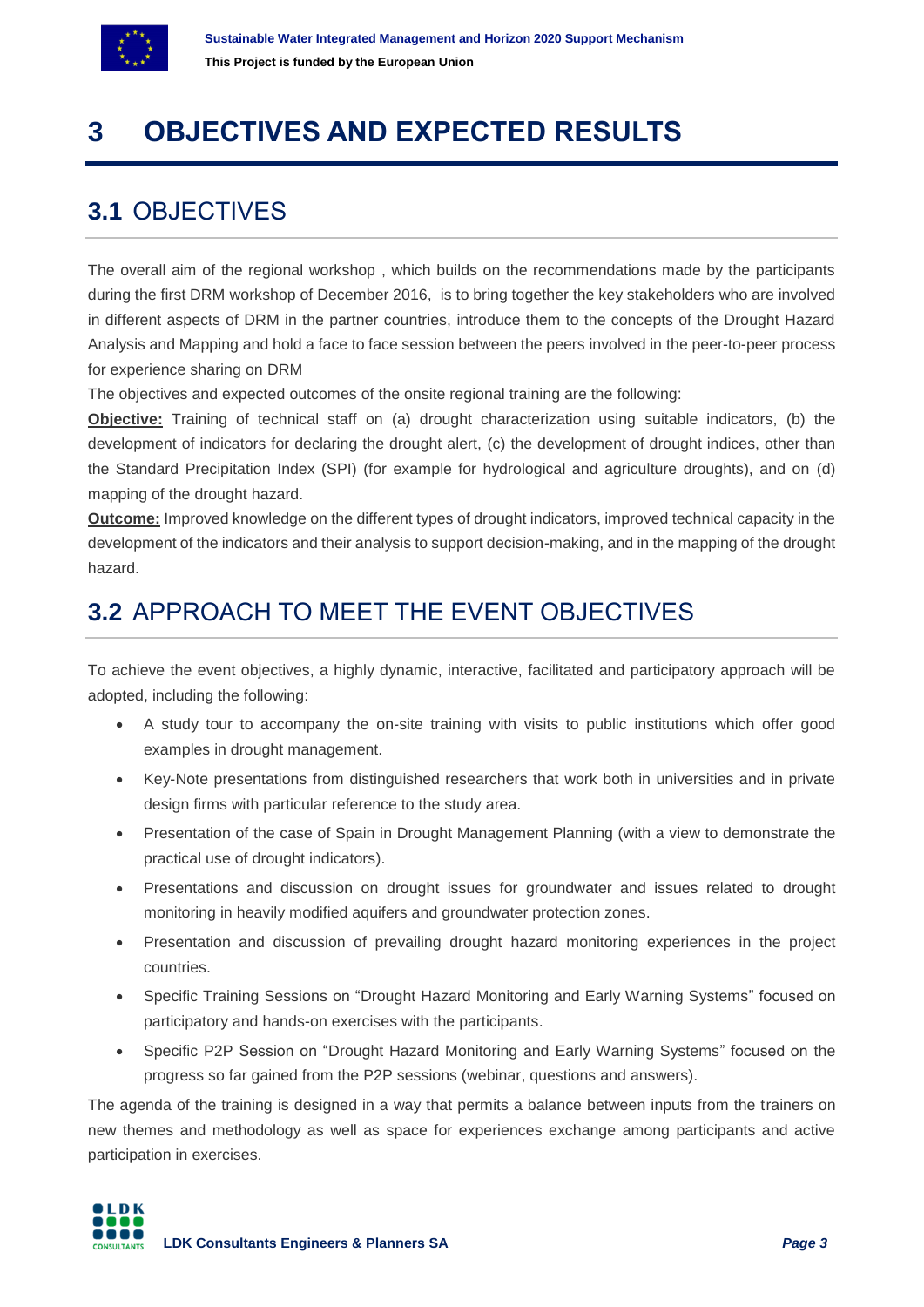

The training will also take into account pressing issues emerging during the sessions.

Copies of the training material will be prepared by the course trainers and will be provided to all participants on a flash memory. A certificate of attendance will be awarded to all the participants at the end of the course The languages of the Workshop will be English and French

## **3.3** EXPECTED OUTCOME

- High-level stakeholders are introduced to the main concepts and underlying principles of the drought hazard monitoring as an instrument applied in Drought Risk Management Mainstreaming, and issues arisen during its implementation (transfer of lessons north-to-south);
- The capacity of the technical staff involved in different aspects of DRM in the partner countries is built around specific issues in drought management; as they relate to drought analysis, mapping and monitoring.
- The regional dialogue on issues around drought hazard in semi-arid and arid climates that was initiated during the first regional training on DRMM between decision-makers, experts and international technical experts, across key sectors, is resumed, thus contributing to further establishing the cornerstones for the application of common practices, harmonized approaches, synergetic activities, regional cooperation, etc. in the topics of the training and of mutual interest;
- Stakeholders have conducted targeted participatory hands-on exercises which can be replicated in the PCs with additional stakeholders and peers.

# **4 TRAINERS AND INVITED SPEAKERS**

#### **Trainers**

- 1. Mr Demetris Zarris: SWIM-H2020 SM Drought Management Expert and Technical Coordinator of the training, LDK, Greece
- 2. Floris Verhagen: SWIM-H2020 SM Senior Groundwater (Drought) Non-key expert (NKE), RHDV, **Netherlands**

#### **Invited Speakers (in the order of appearance)**

- 1. Prof. George Tsakiris, National Technical University of Athens, Greece
- 2. Dr. Tobias Tornros, Sweco Sweden, previously University of Heidelberg, Germany
- 3. Dr. Johannes Hunink, FUTUREWATER Inc. Spain Office
- 4. Dr. Sandra García, University of Cartagena (UPCT), Spain
- 5. Dr. Salomón Montesinos, Geologist, GEODIM Inc., Spain

The Water Key Expert, Ms. Suzan Taha, will act as resource person and will oversee the harmony of the training workshop and its alignment with the objectives assigned to it.

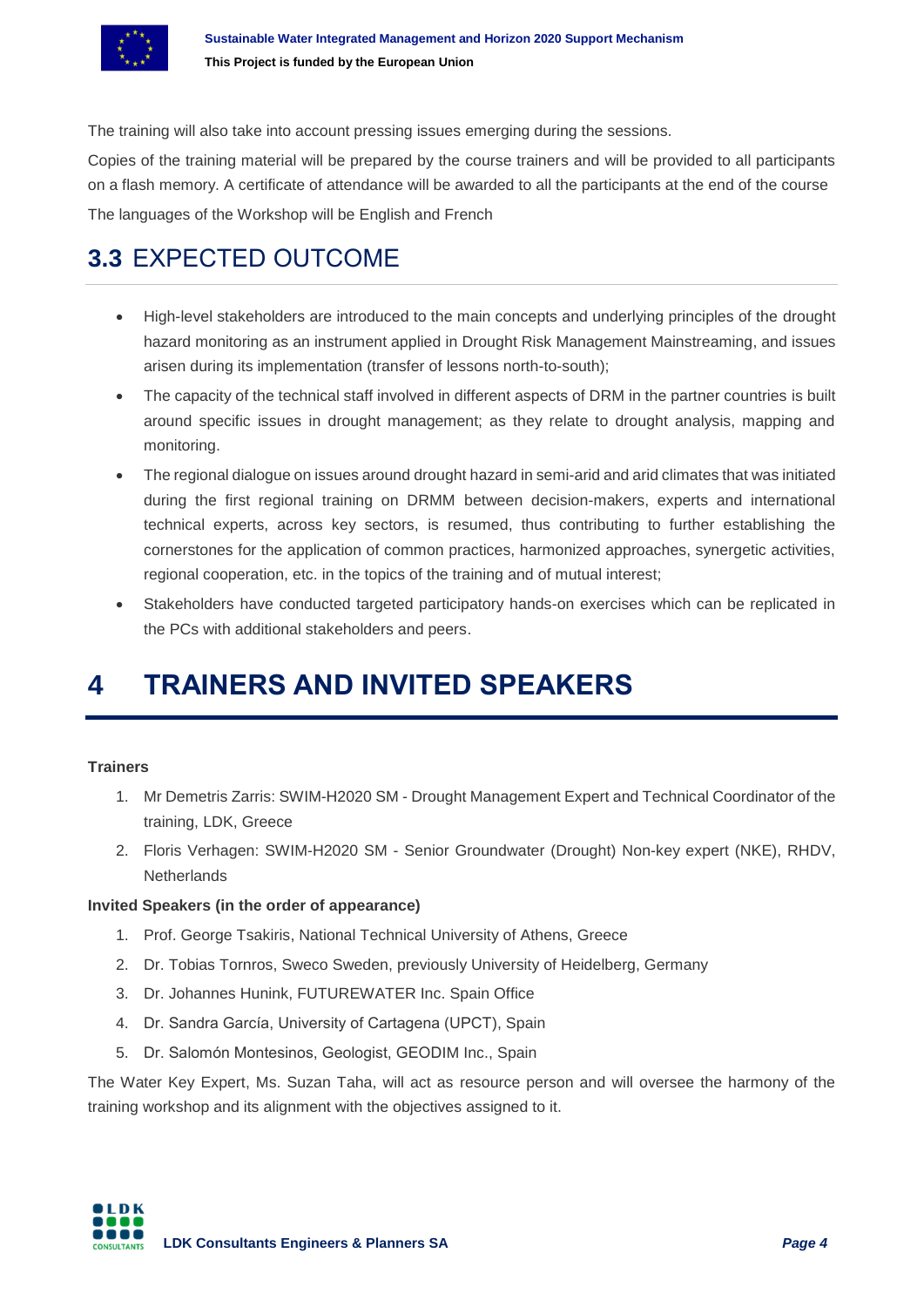

# **5 STRUCTURE OF THE REGIONAL ON SITE-TRAINING (REG-7) & STUDY TOUR (ST-6)**

Following the successful experience of the REG- 5 in Vienna, Austria, by splitting the Study Tour prior to and after the On-Site Training Event, the structure of the combined event will be as follows.

Day 1 (24th of September) Study Tour: Automated Hydrological Information System, Strategic groundwater pumping network and Sea Water Desalination plant.

Day 2 (25th of September) Regional on Site Training: Mostly presentations and discussions with Training Session #1.

Day 3 (26th of September) Regional on Site Training: Training Sessions #2 and #3, presentations and P2P-9 session.

Day 4 (27th of September) ) Study Tour: Irrigation community of Campo de Cartagena and the Waste Water Treatment Plant of Los Alcázares.

The Regional on Site Event (REG-7) will consist of (a) seven presentations and (b) three training sessions. Also a session in the P2P-9 will be included.

The Regional on Site Event will cover all aspects of drought hazard monitoring and assessment

### 5.1 PRESENTATIONS

Presentations from pioneer scientists and researchers with international acclaimed profile are invited to present their findings and research outcomes to the attendees. The structure of the presentations has been carefully organized in a way that all aspects of drought hazard modelling (in conjunction with the Training Sessions and the Study Tour) are presented in a coherent and holistic way.

The presentations are the following:

- 1. Drought hazard monitoring and analysis early warning systems: State of the Art (by Prof. G. Tsakiris) will cover all aspects of the drought hazard monitoring indices and provide recent advances in early warning systems.
- 2. Addressing drought conditions under current and future climates under climate change scenarios in the Jordan Valley: (by Dr. T. Tornros) will describe drought hazard assessment in the Jordan Valley (where many of the beneficiary countries are situated) and, most interestingly, will focus on climate projections under climate change scenarios.
- 3. Groundwater drought hazard indices: (by Mr. F. Verhagen) will introduce drought hazard indices tailored to groundwater. This is very significant since merely all beneficiary countries are actually depended on their groundwater reserves.
- 4. Drought monitoring with remote sensing and satellite imaging: (by Dr. J. Hunink) will describe and explain how remote sensing and satellite imagery can help with drought hazard assessment and present sources of data available over the internet.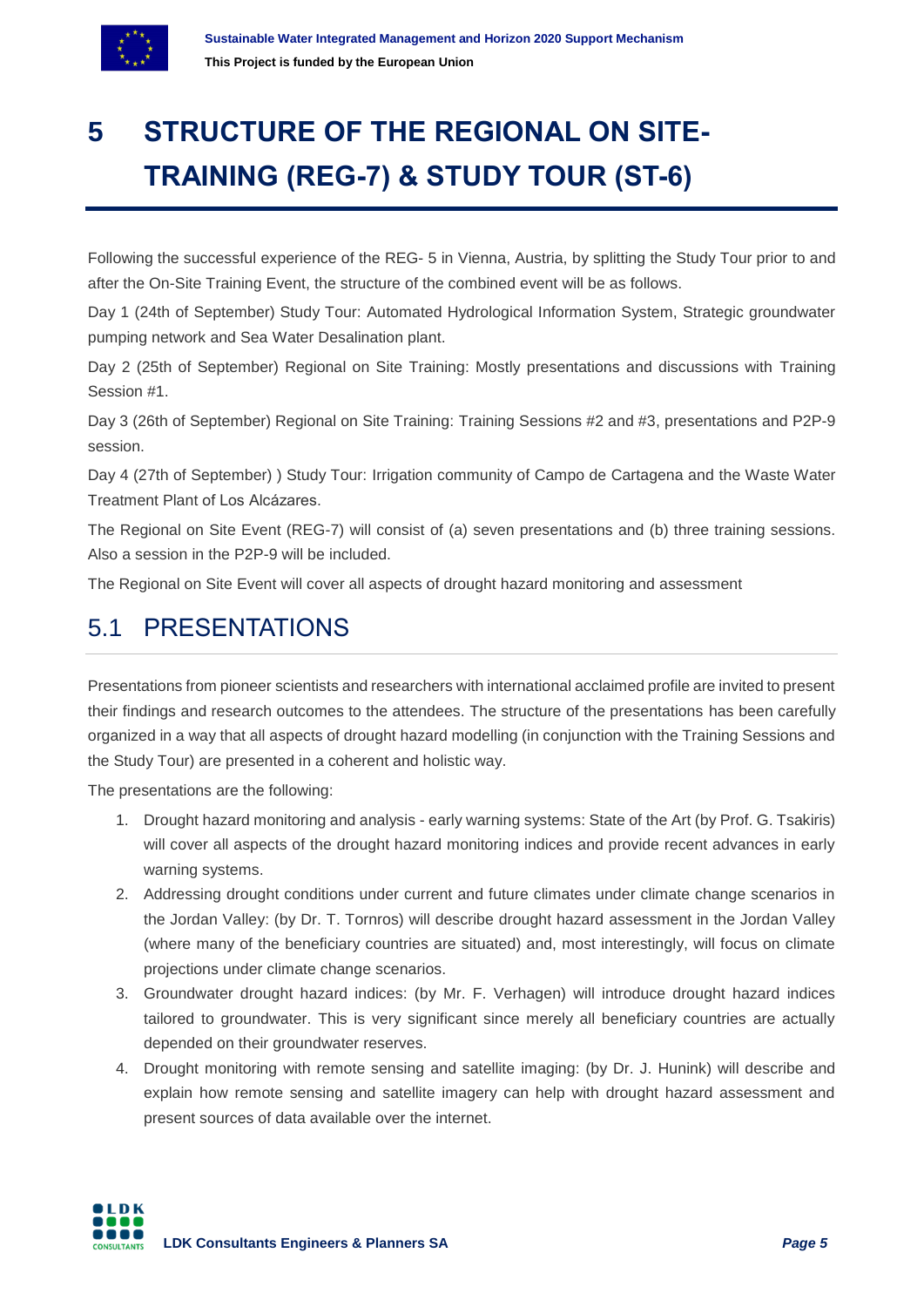

5. Operational early warning system for drought based on seasonal precipitation input in Israel: (by Mr. A. Givati) will present how Israel is technologically capable of predicting droughts to be prepared to mitigate its adverse effects.

Crop production and agricultural drought monitoring: (by Dr. S. Montesinos) is very important for countries with significant percentage of rainfed agriculture. New techniques for the monitoring of agricultural drought will be presented.

### 5.2 TRAINING SESSIONS

**Training Session #1:** The scope of this Training Session is to explore the Drought Hazard Monitoring issues, calculating the drought hazard indices, recognizing the onset of a drought event, its duration and intensity, its severity and finally declaring its end. Real data will be used from the Republic of Cyprus, area with very similar characteristics with most of the beneficiary countries. The data include rainfall, potential evapotranspiration, runoff, etc. The attendees will work (hands on) with their personal computers with two software models (freeware), namely (a) the SPI Calculator developed by the World Meteorological Organisation (WMO), and (b) the DrinC model for the calculation of RDI and SDI indices (alongside with SPI) developed by the National Technical University of Athens.

**Training Session #2:** The scope of this Training Session is to explore the Drought Hazard Monitoring issues focused on groundwater. Groundwater resources are very important for the beneficiary countries and the identification of drought especially for groundwater is equally important. Drought hazard indices tailored for groundwater will be explored by using rainfall and aquifer elevation data especially adjusted for processing within the limited time available.

**Training Session #3:** The scope of this Training Session is to explore the Drought Hazard Monitoring issues using remote sensing technologies.

**IT IS EXPECTED THAT ALL ATTENDEES WILL HAVE THEIR LAPTOPS WITH THEM AND THE NECESSARY SOFTWARE WILL BE ALREADY INSTALLED PRIOR TO THE COMMENCEMENT OF THE EVENT. ALL SET-UP FILES WILL BE SENT TO ATTENDEES BY EMAIL SOON.**

# **6 AGENDA**

#### **Day 1:24/09/2018**

| <b>Item</b> | Time            | <b>Activity</b>                                                                 | <b>Speaker</b>                     | Location                                        |
|-------------|-----------------|---------------------------------------------------------------------------------|------------------------------------|-------------------------------------------------|
|             | $8:45-$<br>9:00 | Meeting at the hotel lobby                                                      |                                    | Hotel occidental<br>7 coronas.<br><b>MURCIA</b> |
|             | $9:00-$<br>9:15 | Walk from the hotel to the Confederación<br>Hidrográfica del Segura (CHS)       |                                    | <b>Murcia</b>                                   |
|             | $9:15-$<br>9:30 | WELCOME by the Chair of the Segura River<br><b>Basin Authority</b>              | Mr. Mario A. Urrea                 |                                                 |
| #1          | $9:30-$<br>9:50 | Drought & Flood monitoring: Automated<br><b>Hydrological Information System</b> | Juan Carlos Caballero<br>(ESP/SEG) |                                                 |

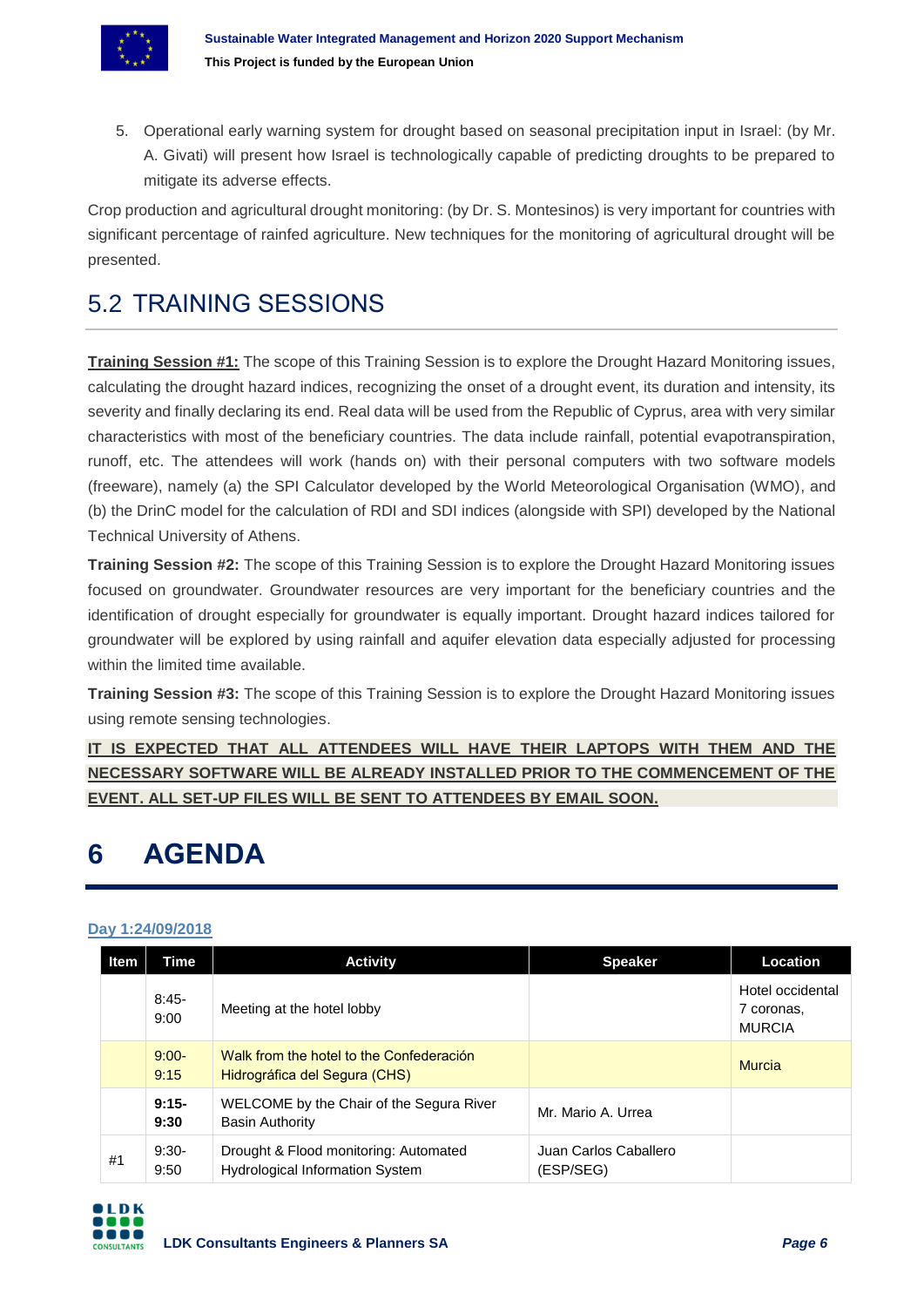

**This Project is funded by the European Union**

| Item | <b>Time</b>        | <b>Activity</b>                                                                                                                                                              | <b>Speaker</b>                                                      | Location                                                                           |
|------|--------------------|------------------------------------------------------------------------------------------------------------------------------------------------------------------------------|---------------------------------------------------------------------|------------------------------------------------------------------------------------|
| #2   | $9:50-$<br>10:10   | <b>Presentation:</b> How drought indicators are<br>practically used within a Drought Risk<br>Management Plan? The case of Spain                                              | Fraile Jiménez de Muñana<br>Jaime Loreto (ESP/SEG)                  |                                                                                    |
| #3   | $10:10-$<br>10:30  | Extraordinary measures for droughts: Strategic<br>groundwater pumping network                                                                                                | Alfonso Lujano (ESP/SEG)                                            |                                                                                    |
|      | $10:30-$<br>11:00  | <b>Coffee break</b>                                                                                                                                                          |                                                                     | <b>CHS</b>                                                                         |
|      | $11:00 -$<br>11:10 | Travel from CHS to La Fica AIHS Station and<br><b>SPN Station by bus</b>                                                                                                     |                                                                     | Murcia $>$ La<br><b>Fica</b>                                                       |
| #4   | $11:10-$<br>12:30  | Visit to one of the stations within the Automated<br><b>Hydrological Information Network</b><br>Visit to one of the boreholes within the Strategic<br><b>Pumping Network</b> | J.C.Caballero/A. Lujano                                             | <b>LA FICA</b>                                                                     |
|      | $12:30-$<br>13:00  | Travel from La FICA to Cartagena,<br>Headquarters of the "Campo de Cartagena<br>Irrigators Community" (CRCC) by bus,                                                         |                                                                     | La Fica><br>Cartagena                                                              |
| #5   | $13:00-$<br>14:00  | Visit to CRCC headquarters, presentation:<br>Irrigators Communities with water<br>$\bullet$<br>saving technologies: Campo de<br>Cartagena                                    | Pablo del Amor (ESP/Campo<br>de Cartagena Irrigator's<br>Community) | <b>CRCC</b><br>Headquarters<br>Paseo Alfonso<br>XIII, 22, 30201<br>Cartagena       |
|      | 14:00-<br>16:00    | <b>Lunch break</b>                                                                                                                                                           |                                                                     | <b>Cartagena</b>                                                                   |
|      | $16:00 -$<br>16:25 | Travel from Cartagena to GREENHOUSE at<br><b>Torre Pacheco</b>                                                                                                               |                                                                     | <b>Torre Pacheco</b>                                                               |
| #6   | 16:25-<br>17:30    | Visit to Water Saving GREENHOUSE at Torre<br>Pacheco                                                                                                                         | P. Del Amor                                                         | Torre Pacheco                                                                      |
|      | 17:30-<br>18:00    | Travel from Torre Pacheco to the Hotel.                                                                                                                                      |                                                                     | <b>Torre Pacheco&gt;</b><br><b>Hotel occidental</b><br>7 coronas,<br><b>MURCIA</b> |

#### **Day 2: 25/09/2018**

| <b>Item</b> | Time          | <b>Description</b>                                                                                                                              | <b>Speaker</b>                                                         |
|-------------|---------------|-------------------------------------------------------------------------------------------------------------------------------------------------|------------------------------------------------------------------------|
|             | 8:30<br>9.00  | Registration                                                                                                                                    |                                                                        |
| #7          | 9:00<br>09:30 | Welcome remarks<br>Presentation of the "Sustainable Water"<br>Integrated Management and Horizon<br>2020 Support Mechanism" project (10<br>mins) | Suzan Taha (SWIM-H2020 SM Key Water Expert)                            |
|             |               | Presentation of the workshop<br>objectives and agenda (10 mins)<br>Pre-training Assessment/Quiz (10<br>mins)                                    | Demetris Zarris (SWIM-H2020 SM Drought Hazard Non-<br>Key Expert, LDK) |

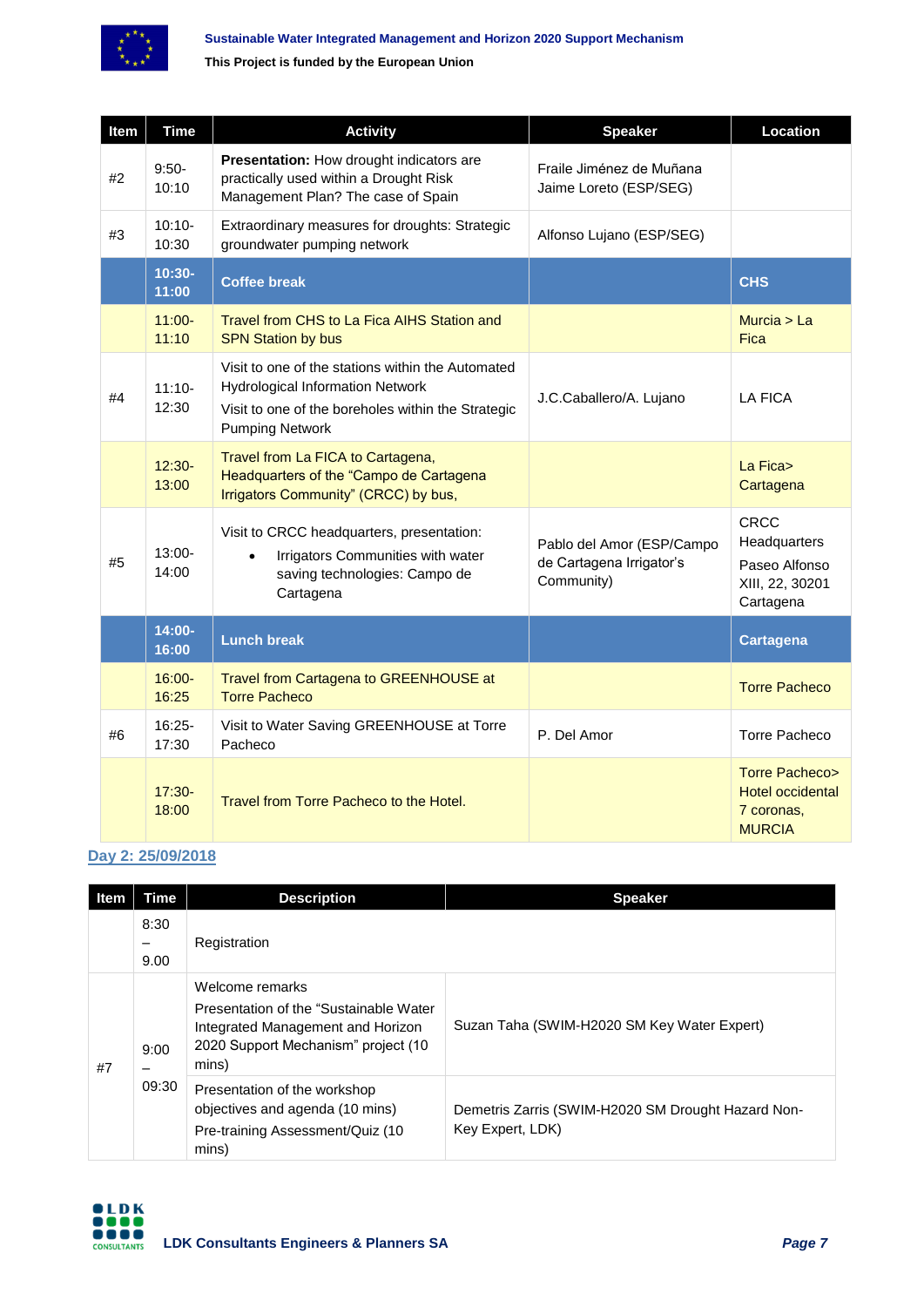

**This Project is funded by the European Union**

| #8  | 09:30<br>10:15                      | Drought hazard monitoring and<br>analysis - early warning systems: State<br>of the Art                                                                                                                                                                                                                                                                                                                                                                                        | Prof. George Tsakiris (National Technical University of<br>Athens, Greece)                                                   |  |
|-----|-------------------------------------|-------------------------------------------------------------------------------------------------------------------------------------------------------------------------------------------------------------------------------------------------------------------------------------------------------------------------------------------------------------------------------------------------------------------------------------------------------------------------------|------------------------------------------------------------------------------------------------------------------------------|--|
| #9  | 10:15<br>11:00                      | Addressing drought conditions under<br>current and future climates under<br>climate change scenarios in the<br>Jordan Valley<br>5-10 min overview per country about<br>drought hazard monitoring strategies<br>in each country<br>Interactive discussion                                                                                                                                                                                                                      | Dr. Tobias Tornros (Sweco Sweden, previously University of<br>Heidelberg, Germany)<br><b>Partner Country Representatives</b> |  |
|     | 11:30                               | <b>Coffee Break</b>                                                                                                                                                                                                                                                                                                                                                                                                                                                           |                                                                                                                              |  |
|     | 11:45                               |                                                                                                                                                                                                                                                                                                                                                                                                                                                                               |                                                                                                                              |  |
| #10 | 11:45<br>$\qquad \qquad -$<br>12:15 | Groundwater drought hazard indices                                                                                                                                                                                                                                                                                                                                                                                                                                            | Floris Verhagen (SWIM-H2020 SM, Senior Groundwater<br>(Drought) NKE, RHDV))                                                  |  |
| #11 | 12:15<br>12:45<br>12.45<br>13.30    | Drought monitoring with remote<br>sensing and satellite imaging<br>Interactive Discussion (45 min)                                                                                                                                                                                                                                                                                                                                                                            | Dr. Johannes Hunink<br>(NED/FUTUREWATER Inc.)                                                                                |  |
|     |                                     |                                                                                                                                                                                                                                                                                                                                                                                                                                                                               |                                                                                                                              |  |
|     | 13:30                               |                                                                                                                                                                                                                                                                                                                                                                                                                                                                               |                                                                                                                              |  |
|     |                                     | <b>Lunch Break</b>                                                                                                                                                                                                                                                                                                                                                                                                                                                            |                                                                                                                              |  |
| #12 | 14:30<br>14:30<br>16:30             | Training Session 1: Drought Hazard<br>Monitoring<br>Example from real data from the<br>Republic of Cyprus.<br>Plenary: Explanation of the Breakout<br>Sessions<br>Rainfall data quality<br>assessment.<br>Introduction to DrinC and<br>$\bullet$<br>WMO software programs.<br>Drought Hazard indices<br>$\bullet$<br>based on precipitation and<br>evapotranspiration.<br>Drought Hazard indices<br>based on runoff series.<br>Drought identification and<br>characterization | Demetris Zarris (SWIM-H2020 SM Drought Hazard Non-<br>Key Expert, LDK)                                                       |  |
|     | 16:30<br>16:45                      | <b>Coffee Break</b>                                                                                                                                                                                                                                                                                                                                                                                                                                                           |                                                                                                                              |  |

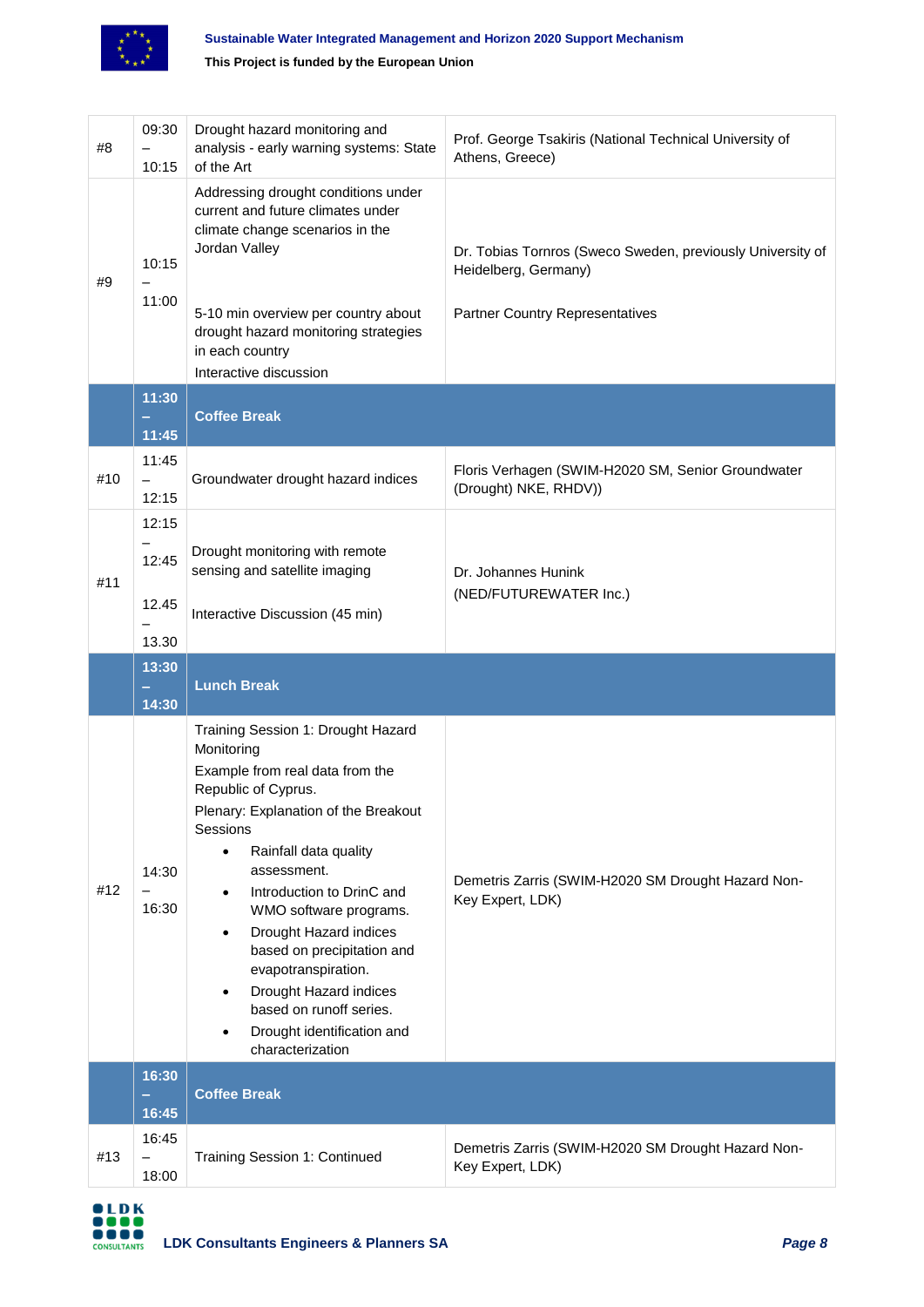

#### **Day 3:26/09/2017**

| Item | <b>Time</b>     | <b>Description</b>                                                                                                                                                                                                                                                                                                                         | <b>Speaker</b>                                                                                                                                                                          |
|------|-----------------|--------------------------------------------------------------------------------------------------------------------------------------------------------------------------------------------------------------------------------------------------------------------------------------------------------------------------------------------|-----------------------------------------------------------------------------------------------------------------------------------------------------------------------------------------|
| #14  | $9:00 - 9:30$   | Operational early warning system for drought based on<br>seasonal precipitation input in Israel (20 mins)<br>Q&A (10 mins)                                                                                                                                                                                                                 | Dr. Amir Givati<br>Head of Surface Water and<br>Hydrometeorology<br>Department<br>- Israeli Water Authority                                                                             |
| #15  | $9:30 - 10:00$  | Recent advances in drought hazard monitoring and climate<br>change impact assessment over Spain (20 mins)<br>Q&A (10 mins)                                                                                                                                                                                                                 | Dr. Sandra García,<br>ESP/University of Cartagena<br>(UPCT)                                                                                                                             |
| #16  | $10:00 - 10:30$ | Crop production and agricultural drought monitoring (20<br>mins)<br>Q&A (10 mins)                                                                                                                                                                                                                                                          | Dr. Salomón Montesinos,<br>Geologist, GEODIM Inc.,<br>Spain                                                                                                                             |
|      | $10:30 - 10:45$ | <b>Coffee Break</b>                                                                                                                                                                                                                                                                                                                        |                                                                                                                                                                                         |
| #17  | $10:45 - 13:30$ | Training Session 2:<br>Explanation of the Breakout Sessions - Plenary<br>Groundwater Drought Hazard Monitoring (Break out<br>$\blacksquare$<br>session)                                                                                                                                                                                    | Floris Verhagen (SWIM-<br>H2020 SM, Senior<br>Groundwater (Drought) NKE,<br>RHDV)                                                                                                       |
|      | $13:30 - 14:30$ | <b>Lunch Break</b>                                                                                                                                                                                                                                                                                                                         |                                                                                                                                                                                         |
| #18  | $14:30 - 16:45$ | Training Session 3:<br>Explanation of the Breakout Sessions - Plenary<br>Drought Hazard Monitoring with Remote Sensing<br>$\blacksquare$<br>Techniques (Break out session)                                                                                                                                                                 | Dr. Salomón Montesinos,<br>Geologist, GEODIM inc.,<br>Spain                                                                                                                             |
|      | $16:45 - 17:00$ | <b>Coffee Break</b>                                                                                                                                                                                                                                                                                                                        |                                                                                                                                                                                         |
| #19  | $17:00 - 18:30$ | Plenary: Overview of the peer-to-peer process<br>- Peer-to-peer: Review of the P2P process<br>- Peer-to-peer: next steps and actions, planning of the<br>activities<br>-Closing of the Workshop (15' min) including:<br>Post training Assessment/Quiz<br>$\bullet$<br>workshop evaluation<br>Photos<br><b>Distribution of Certificates</b> | All<br>Facilitator: Demetris Zarris<br>(SWIM-H2020 SM Water<br>Non-key Expert - P2P<br>Coach))<br>Rapporteur: Demetris Zarris<br>(SWIM-H2020 SM Water<br>Non-key Expert - P2P<br>Coach) |

#### **Day 4:27/09/2018**

| Item | Time               | Activity                                                                        | Speaker            | Location                               |
|------|--------------------|---------------------------------------------------------------------------------|--------------------|----------------------------------------|
|      | 8:45-9:00          | Meeting at the hotel lobby                                                      |                    | Murcia                                 |
|      | $9:00 - 10:00$     | Travel by bus to San Pedro del<br><b>Pinatar Seawater Desalination</b><br>Plant |                    | Murcia>San Pedro del<br>Pinatar        |
| #20  | $10:00 -$<br>11:30 | Visit to San Pedro del Pinatar<br>Seawater Desalination Plant<br>(SDP)          | Rubén Navarro, MCT | San Pedro del Pinatar                  |
|      | $11:30-$<br>11:50  | Travel by bus from San Pedro del<br>Pinatar SDP to Los Alcázares                |                    | San Pedro del<br>Pinatar>Los Alcázares |
|      | $11:50-$<br>12:20  | <b>Coffee break</b>                                                             |                    | <b>Los Alcazares</b>                   |